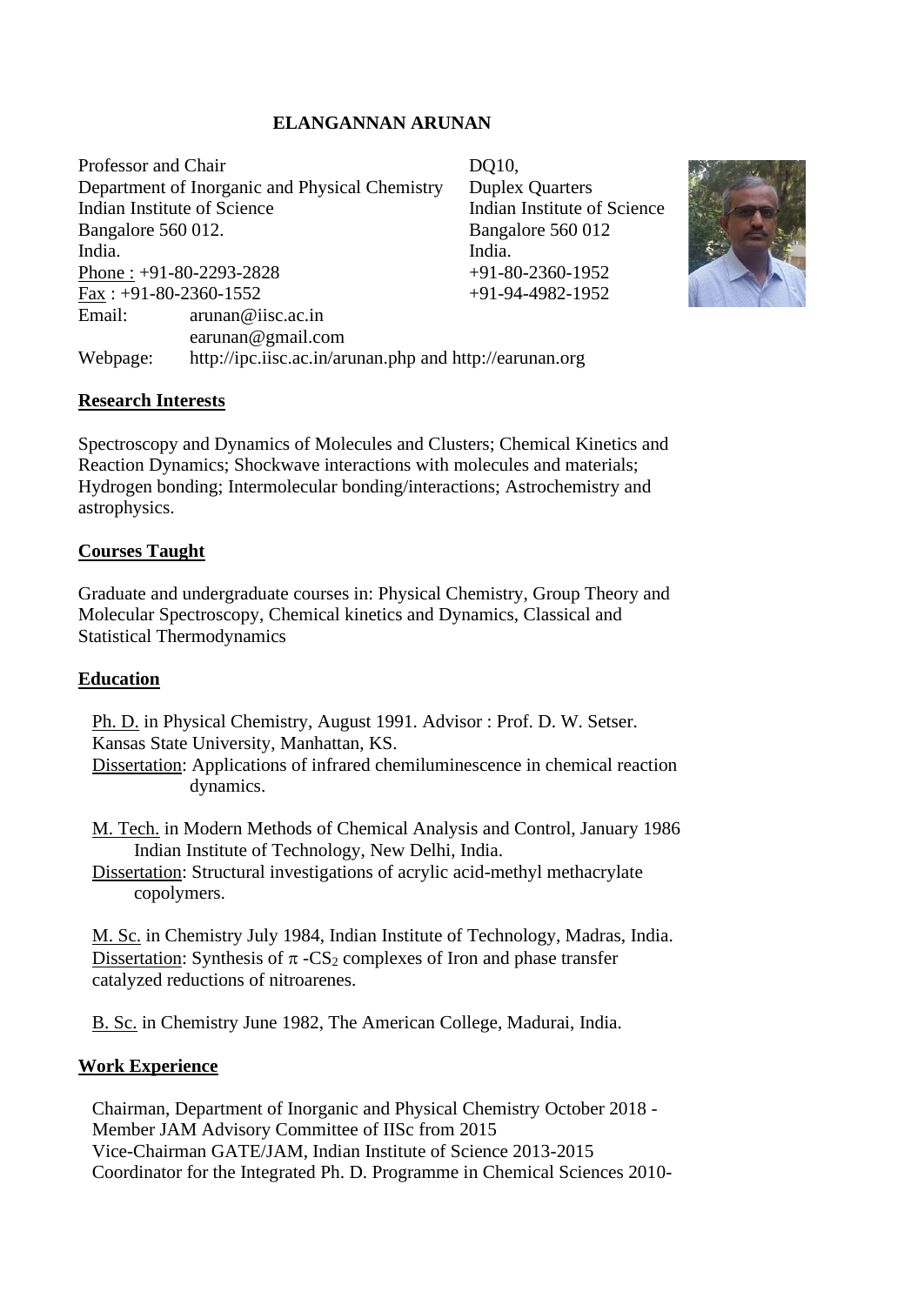2014

- June 2009 Present: Professor, Inorganic and Physical Chemistry Department, Indian Institute of Science, Bangalore, India
- Jun. 2003 May 2009: Associate Professor, Inorganic and Physical Chemistry Department, Indian Institute of Science, Bangalore, India
- Jun. 1997 May 2003: Assistant Professor, Inorganic and Physical Chemistry Department, Indian Institute of Science, Bangalore, India.
- Nov. 1994 May 1997: Assistant Professor at Indian Institute of Technology, Kanpur, India.
- Apr. 1992 Oct. 1994: Research Associate with Prof. H. S. Gutowsky at University of Illinois at Urbana-Champaign. Investigated weakly bound complexes using pulsed nozzle Fourier transform microwave spectroscopy.
- Aug. 1991 Apr. 1992. Research Associate with Prof. D. W. Setser at Kansas State University; supervisory responsibilities between August 1991 - January 1992.
- Jun. 1988 Jul. 1991. Research Assistant. Rebuilt the infrared chemiluminescence laboratory at K.S.U. in a new Chemistry building. Acquired experience in vacuum techniques, glass blowing, computing and other laboratory skills needed for research in experimental physical chemistry.
- Aug. 1986 May 1988. Teaching Assistant. Involved in teaching undergraduate physical chemistry labs and grading under-graduate physical and organic chemistry courses at Kansas State University.
- Feb. 1986 Jun. 1986. Project assistant with Prof. K. C. Patil, Inorganic and Physical Chemistry Department, Indian Institute of Science, Bangalore, India.

### **Awards and Activities**

- **Plenary Lecture at the 7th Asian Spectroscopy Conference, Singapore**, Conducted online, National Technological University, Singapore December 2020.
- **Alumni Award for Excellence in Research for Science for the year 2020**, awarded by the Indian Institute of Science.
- **Editor**, Volume 100, issue 1 of the *Journal of the Indian Institute of Science*, January 2020, on 100 years of hydrogen bonding.
- **Member of the Editorial Board** for the *Journal of Molecular Spectroscopy* 2014-2017 and 2020-2023
- **National Prize for Chemical Spectroscopy and Molecular Structure**, CNR Rao Research Foundation, 2019
- **International Advisory Board Member for the First International Conference on Non-Covalent Interactions,** Given keynote lecture. Lisbon, Portugal September 2019.
- **Keynote Lecture at the European Congress on Molecular Spectroscopy 2018**, August 2018, Coimbra, Portugal.
- **Editorial Board of the Journal of the Indian Institute of Science** 2018 -
- **Plenary Lecture at the 22nd Horizons in Hydrogen Bond Research Conference,** September 2017, Finland
- **Editor of the Journal of Molecular Structure** May 2016 -
- **Fellow of the National Academy of Sciences, India**, 2015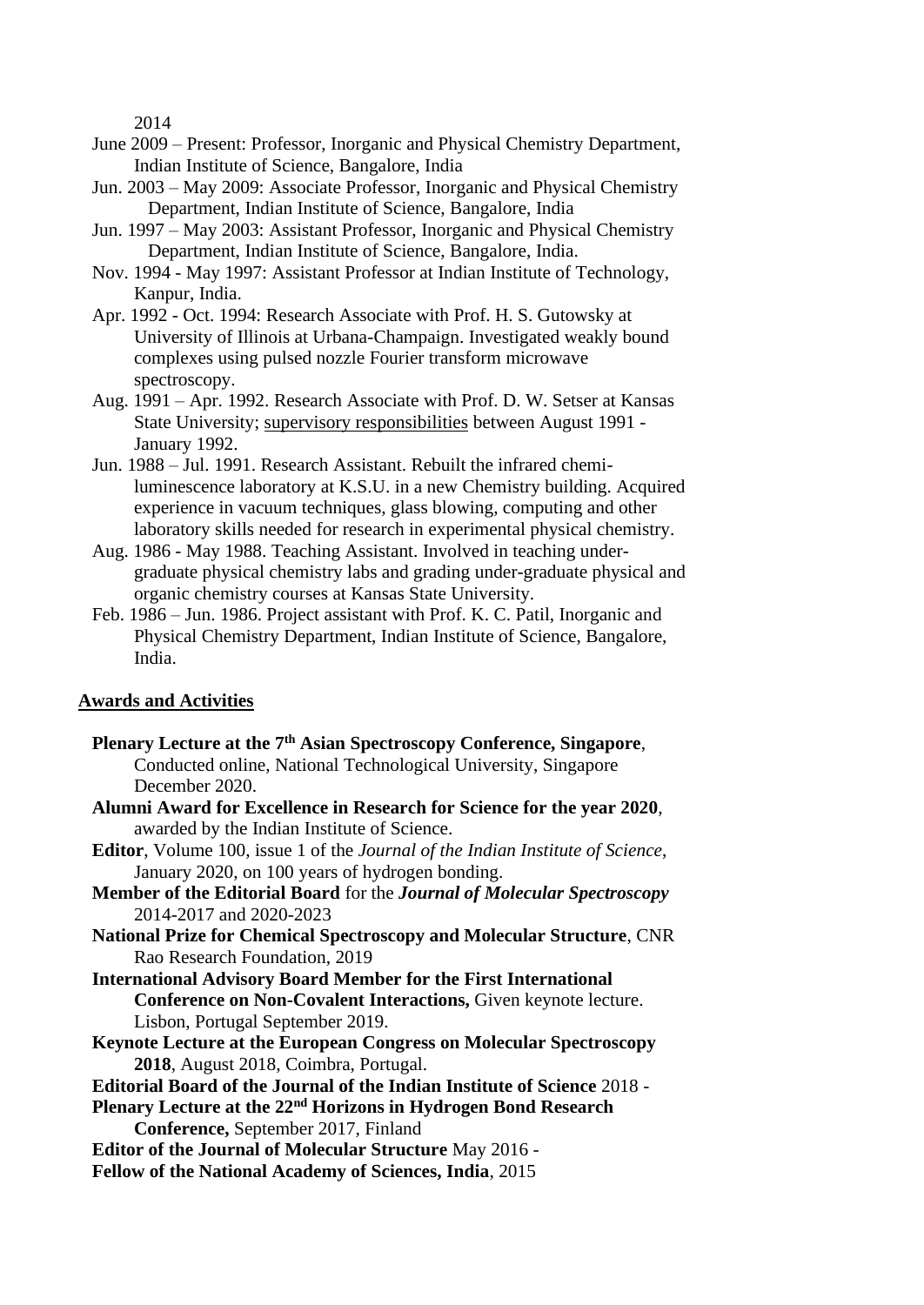- Guest Member of the Editorial Board 67<sup>th</sup> *Annual Reviews in Physical Chemistry* 2016
- **Fellow of the Royal Society of Chemistry** 2014
- **Plenary Speaker at the Fourth Asian Spectroscopy Conference, Singapore** December 2013.
- **PRL Colloquium** at Physical Research Laboratory, Ahmedabad, 27 November 2013
- **ASET Colloquium** at Tata Institute of Fundamental Research, Mumbai, 8 Nov 2013.
- **Royal Society Travel Grant** to visit 12 Universities in the USA and attend Molecular Spectroscopy and Shock Wave symposium June-July 2013.
- **A. V. Ramarao Foundation Prize Lecture** at the Jawaharlal Nehru Center for Advanced Scientific Research, Bangalore. April 2013
- **Member of Science Education Panel of the Indian Academy of Sciences 2013-2018**
- **Fellow of International Union of Pure and Applied Chemistry** 2011
- **Plenary Lecture at the 28th International Symposium on Shock Waves,** Manchester 2011.
- **Member of the International Advisory Board** for 'Horizons in Hydrogen Bond Research" Conference 2011 –
- **Member of the International Steering Committee** for the Asian Spectroscopy Conference 2009-2013. Continuing in the Advisory Board Since 2013.
- **Fellow of the Indian Academy of Sciences**, 2009
- **Member of the Programme Advisory Committee** on Physical Chemistry, Department of Science and Technology 2008-2012.
- **Member of the International Advisory Editorial Board** for Physical Chemistry Chemical Physics, Royal Society Publication, From 2005- 2016.
- **Section Editor (Chemistry)** for Current Science from 2018, Associate Editor 2013-2018 and in the editorial board since 2008
- **Associate Editor** for Journal of Chemical Sciences from 2012-2015 in the editorial board since 2008
- **Recipient** of Chemical Research Society of India Bronze Medal 2008
- **Chairman of IUPAC Task Group** on Hydrogen bonding and other molecular interactions. Redefined hydrogen bonding in 2011.
- **Member of the International Advisory Board** for the International Symposium on Shockwaves from 2005.
- **Vice-President/Founder Member** of the Indian Society for Shockwave Research 2004.
- **Member of International Union of Pure and Applied Chemistry** since 2004
- **Member of Chemical Research Society of India** since inception, 1999

**KSU Department of Chemistry Award for Excellence in Research**, 1991.

- **KSU Phi Lambda Upsilon Graduate Student of the Year Award**, 1989.
- **Member of Phi Lambda Upsilon**, an Honourary Chemical Society in U.S.A. Since 1988
- **Member of the American Chemical Society** since 1987

**Invited Talks/Seminars/Lectures**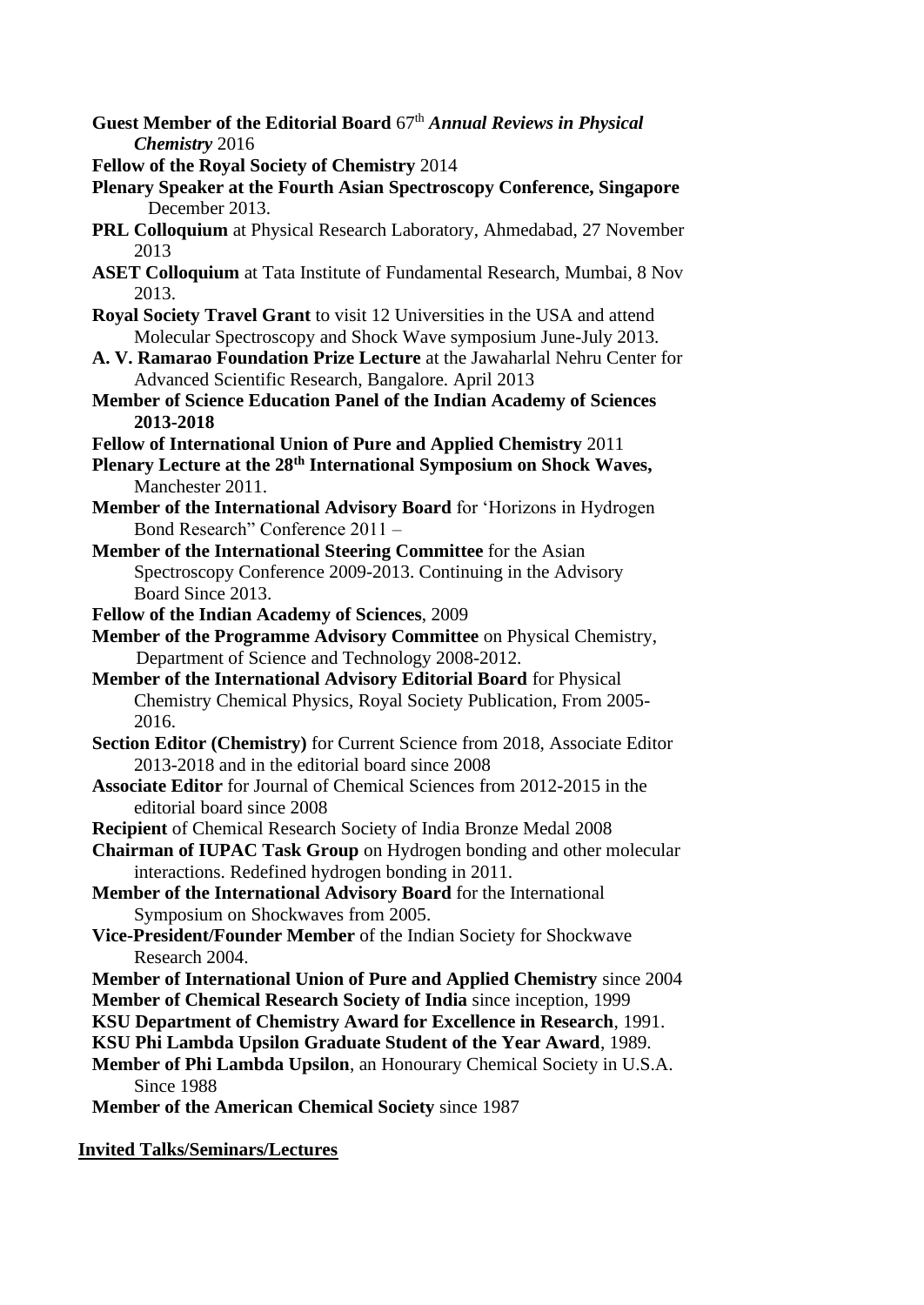*Have organized several national/international conferences/symposia in the fields of spectroscopy, hydrogen bonding and shock wave applications. Have given numerous plenary, key note and invited lectures all over India and many countries in the world including U.S.A, U.K, France, Germany, Italy, Poland, Spain, Russia, Czech Republic, Finland, Portugal, China, Taiwan, Pakistan, Bangladesh, Singapore, Australia and South Korea.* Given invited talks at most of the premier institutes in India and also in small colleges and high schools all over India. Given invited lectures at Universities, *including at* University of California, Berkeley; Stanford University; California Institute of Technology, Rowland Institute at Harvard University; University of Colorado, Boulder; Wesleyan University; University of Connecticut; Kansas State University; National Oceanographic and Atmospheric Agency, Colorado; University of Massachusetts, Amherst; Moscow State University, Moscow; Fritz Haber Institute, Berlin; Warsaw University, Poland; Milan Technical University, Italy; University of Rennes, France; Grenoble University, France; Hebrew University at Jerusalem, Israel; Universidad del País Vasco, Spain; Czech Academy of Sciences, Prague.

### **Research Highlights**

- *Built the only pulsed nozzle Fourier transform microwave spectrometer in India and one of about 15 in the world.*
- *Our experimental results on weakly bound complexes of H2O/H2S eventually led to IUPAC redefining hydrogen bond through a task group formed and chaired by me.*
- *Microwave spectroscopic and theoretical results from our laboratory led us to define a 'carbon bond' analogous to hydrogen bond. This has helped the field of 'inter-molecular bonding' matured.*
- *Established shock tube facilities for chemical kinetics research in collaboration with Aerospace Engineering Department. This facility has been used to address problems of interest to ISRO and DRDO and eventually led to the formation of Center for Excellence in Hypersonic Research.*
- *Our research accomplishments on hydrogen bonding and carbon bonding have been featured in Science magazines and newspapers all over the world. Our laboratory is at the forefront of research in this area.*

# **Publications in Journals**

- 1. A. S. Brar, E. Arunan and G. S. Kapur, (1989) "Sequence determination in acrylic acid-methyl methacrylate copolymers by  $^{13}C$  and  $^{1}H$  NMR spectroscopy", *Polym. J. (Tokyo)* 21, 689.
- 2. E. Arunan, S. J. Wategaonkar and D. W. Setser, (1991) "HF/HCl vibrational and rotational distributions from three- and four-centered unimolecular elimination reactions", *J. Phys. Chem.* 95, 1539.
- 3. E. Arunan and D. W. Setser, (1991) "HCN infrared chemiluminescence from the H + ICN reaction", *J. Phys. Chem.* 95, 4190.
- 4. E. Arunan, D. W. Setser and J. F. Ogilvie (1992) "Vibration-rotational Einstein coefficients for HF/DF and HCl/DCl", *J. Chem. Phys.* 97, 1734.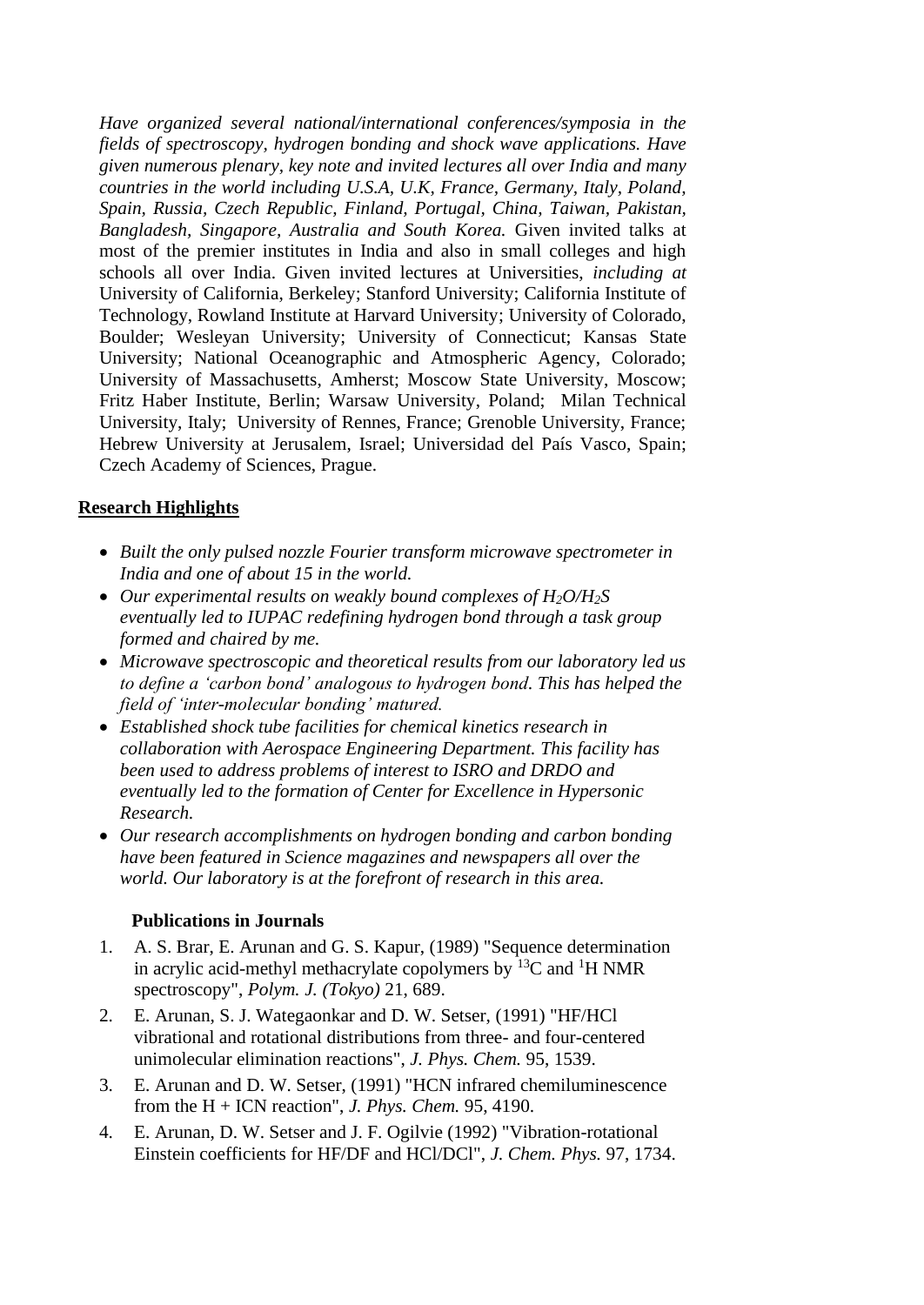- 5. E. Arunan, D. Raybone and D. W. Setser (1992) "Vibrational relaxation rate constants for HF( $v=1-4$ ) by CO, CO<sub>2</sub> and HCN with product identification by infrared emission", , *J. Chem. Phys.* 97, 6348.
- 6. E. Arunan and H. S. Gutowsky (1993) "The rotational spectrum, structure and dynamics of a benzene dimer", *J. Chem. Phys.* 98, 4294.
- 7. E. Arunan, G. Manke II and D. W. Setser, (1993) "Infrared chemiluminescence studies of  $H + BrCN$  and  $H$  abstraction by  $CN$ reactions: importance of the HNC channel", *Chem. Phys. Lett.* 207, 81.
- 8. H. S. Gutowsky, T. Emilsson and E. Arunan. (1993) "Low J rotational spectra, internal rotation, and structures of several benzene-water dimers", *J. Chem. Phys.* 99, 4883.
- 9. E. Arunan, T. Emilsson and H. S. Gutowsky, (1993) "Rotational spectrum and structure of Ne-C6H6-H2O, an aromatic sandwich", *J. Chem. Phys.* 99, 6208.
- 10. E. Arunan, C. Liu, D. W. Setser, J. V. Gilbert and R. D. Coombe, (1994) "Infrared chemiluminescence studies of  $H + NFCI<sub>2</sub>$  and  $H + NFCI$ reactions", *J. Phys. Chem.* 98, 494.
- 11. E. Arunan, R. Rengarajan and D. W. Setser, (1994) "Infrared chemiluminescence studies of the reactions of H atoms with  $CC1<sub>3</sub>$ ,  $CF<sub>2</sub>Cl$ and CH2CH2Cl radicals at 300 and 475 K: addition-elimination vs abstraction reaction mechanisms", *Can. J. Chem.* (J. C. Polanyi Special Issue) 72, 568.
- 12. E. Arunan, T. Emilsson and H. S. Gutowsky, (1994) "Rotational spectra and structure of Rg-C<sub>6</sub>H<sub>6</sub>-H<sub>2</sub>O (Rg = Ne, Ar or Kr) trimers and Ne-C<sub>6</sub>H<sub>6</sub> dimer", *J. Chem. Phys.* 101, 861.
- 13. E. Arunan, T. Emilsson and H. S. Gutowsky, (1994) "Rotational spectra, structure and dynamics of  $Ar_n(H_2O)_m$  clusters:  $Ar_2-H_2O$ ,  $Ar-(H_2O)_2$ ,  $Ar_3$ -H2O and Ar-(H2O)3" *J. Am. Chem. Soc.* 116, 8418.
- 14. J. -U. Grabow, A. S. Pine, G. T. Fraser, F. J. Lovas, R. D. Suenram, T. Emilsson, E. Arunan, and H. S. Gutowsky, (1995) "Rotational spectra and van der Waals potentials of Ne-Ar", *J. Chem. Phys.* 102, 1181.
- 15. E. Arunan, T. Emilsson, and H. S. Gutowsky, (1995) "Excited  $v_3$ vibrational state of the Ar-HCN and Kr-HCN dimers", *J. Chem. Phys.* 103, 493.
- 16. H. S. Gutowsky, E. Arunan, T. Emilsson, S. L. Tschopp, and C. E. Dysktra, (1995) "Rotational spectra and structures of the  $C_6H_6$ -HCN dimer and Ar3-HCN tetramer", *J. Chem. Phys.* 103, 3917.
- 17. E. Arunan, C. E. Dykstra, T. Emilsson, and H. S. Gutowsky, (1996) "Rotational spectra, structures, and dynamics of small  $Ar_m-(H_2O)_n$ clusters : the Ar2-H2O trimer", *J. Chem. Phys.* 105, 8495.
- 18. H. S. Gutowsky, T. Emilsson, and E. Arunan (1997) "Rotational spectra, structure, and internal dynamics of Ar-H2S isotopomers", , *J. Chem. Phys.* 106, 5309.
- 19. E. Arunan (1997) "The C-C bond is stronger than the C-Cl bond in CH3COCl".*J. Phys. Chem. A.* 101, 4838.
- 20. A. Srivatsava, E. Arunan, G. Manke II, D. W. Setser, and R. Sumathi, (1998) "Unimolecular reaction dynamics of CH3COCl and FCH2COCl :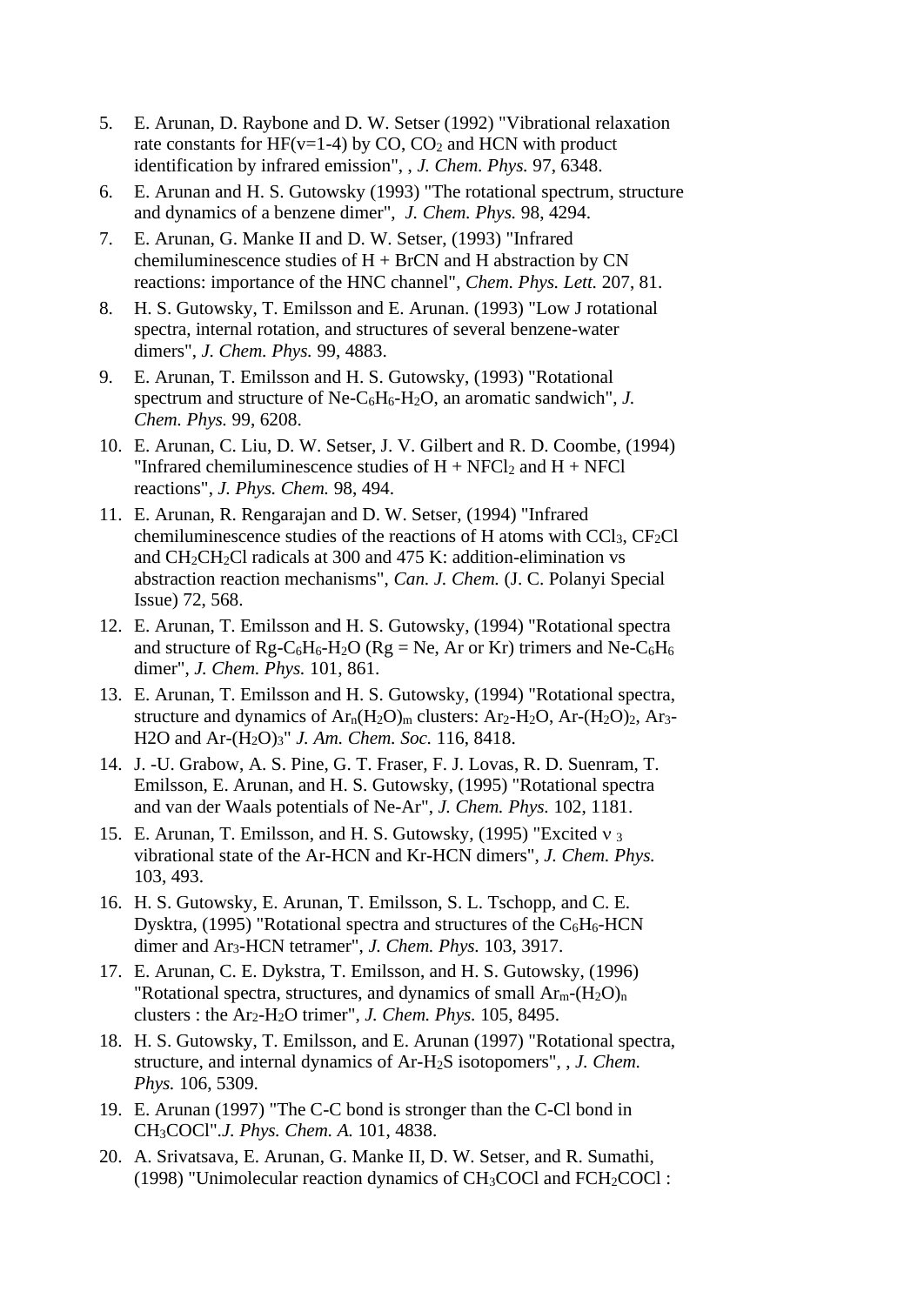An infrared chemiluminescence and *ab initio* study", *J. Phys. Chem.A.* 102, 6412.

- 21. E. Arunan\* , T. Emilsson, H. S. Gutowsky, and C. E. Dykstra (2001) "Rotational spectra and structures of the  $Ar_3-H_2O$  and  $Ar_3-H_2S$  symmetric tops", *J. Chem. Phys.* **114**, 1242.
- 22. P. K. Mandal and E. Arunan (2001) "Hydrogen bond radii for the hydrogen halides and van der Waals radius of hydrogen", *J. Chem. Phys.* **114**, 3880.
- 23. K. R. Shamaundar and E. Arunan (2001) "Hydrochlorofluoroamines: Ab initio and DFT studies on their unimolecular reaction pathways" *J. Phys. Chem.A.* **105**, 8533
- 24. E. Arunan\* , T. Emilsson, and H. S. Gutowsky, (2002) "Rotational Spectra, structures, and dynamics of small  $Ar_m-H_2O_m$  clusters II : the Ar-(H2O)<sup>2</sup> trimer" *J. Chem. Phys.* **116**, 4886.
- 25. S. P. Vijayalakshmi, E. Arunan\* , R. Valesa and D. W. Setser. (2002) "Infrared chemiluminescence studies of the  $H + ICH<sub>2</sub>X$  and  $N + CH<sub>2</sub>X$  (X) = Cl/F/I/H) reactions" *Phys. Chem. Chem. Phys.* **4**, 51.
- 26. E. Arunan\* , A. P. Tiwari, P. K. Mandal, and P. C. Mathias, (2002) "Pulsed nozzle Fourier transform microwave spectrometer: Ideal to define hydrogen bond radius", *Curr. Sci.* **82**, 533
- 27. B. Rajakumar, K. P. J. Reddy and E. Arunan\* , (2002) "Unimolecular HCl elimination from 1,2-dichloroethane: A single pulse shock tube and ab initio study" *J. Phys. Chem. A.***106**, 8366
- 28. E. Arunan\* , T. Emilsson, H. S. Gutowsky, G. T. Fraser, G. de Oliviera and C. E. Dykstra (2002) "Rotational dynamics of the weakly bonded C6H6-H2S dimer and comparisons to C6H6-H2O" *J. Chem. Phys.* **117**, 9766.
- 29. B. Rajakumar, D. Anandraj, K. P. J. Reddy, and E. Arunan (2002). "Chemical kinetics studies at high temperatures using shock tubes" *J. Ind. Inst. Sci.* **82**, 37.
- 30. B. Rajakumar and E. Arunan (2003) "Ab initio, DFT and transition state theory calculations on HF, HCl and ClF elimination from CH2XCH2Y:X/Y=F/Cl", *Phys. Chem. Chem. Phys.* **5**, 3897.
- 31. B. Rajakumar, K. P. J. Reddy and E. Arunan, (2003) "Thermal decomposition of 2-fluoroethanol: Single pulse shock tube and ab initio studies." *J. Phys. Chem. A.* **107**, 9782.
- 32. Naba K. Karan and E. Arunan, (2004) "Chlorine bond distances in ClF and Cl<sup>2</sup> complexes" *J. Mol. Structure* **688**, 203)\.
- 33. E. Arunan, Sagarika Dev, P. K. Mandal, (2004) "Pulsed nozzle Fourier transform microwave spectrometer: Advances and applications" *Appl. Spectrosc. Rev.* **39**, 131.
- 34. M. Goswami, P. K. Mandal, D. Ramdass and E. Arunan, (2004) "Rotational spectra and structure of the floppy  $C_2H_4-H_2S$  complex: Bridging hydrogen bonding and van der Waals interactions" *Chem. Phys. Lett.* **393**, 22.
- 35. B. Lakshmi, A. G. Samuelson, K. V. Jovan Jose, S. R. Gadre, and E. Arunan, (2005) "Is there a hydrogen bond radius? Evidence from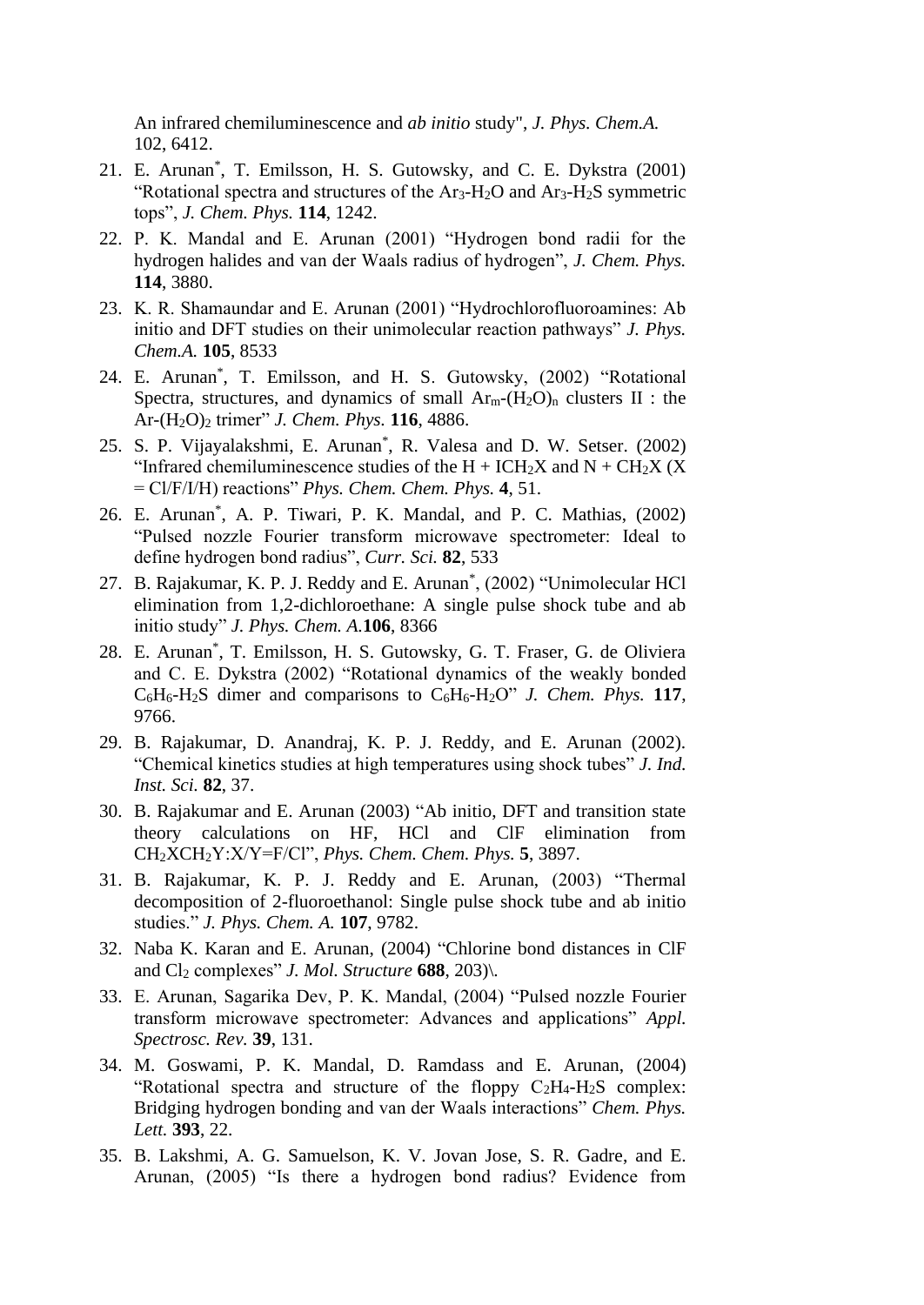microwave spectroscopy, neutron scattering and X-ray diffraction results" *New. J. Chem* **29**, 371**.**

- 36. B. Ram Prasad, Mangala Sunder Krishnan and E. Arunan, (2005) "Rotational Spectrum of mono-substituted asymmetric  $C_6H_6-H_2O$ dimers" *J. Mol. Spectrosc.* **232**, 308.
- 37. P. K. Mandal, D. Ramdass and E. Arunan (2005) "Rotational spectra and structure of Ar2-H2S complex: PNFTMW spectroscopic and ab initio studies". *Phys. Chem. Chem. Phys.* **7**, 2740.
- 38. P. K. Mandal, Mausumi Goswami and E. Arunan (2005) "Rotational Spectra and Structure of  $Ar-(H_2S)_2$  trimer: Microwave spectroscopic and ab initio investigation", *J. Ind. Inst. Sci.* **85**, 353.
- 39. E. Arunan, P. K. Mandal, M. Goswami, and B. Raghavendra, (2005) "Rotational Spectra of weakly bound H2O/H2S complexes: Hydrogen bonding vs van der Waals interactions" *Proc. Ind. Nat. Sci. Acad.* **71 A**, 377.
- 40. P. K. Mandal, B. Raghavendra and E. Arunan, (2006) "Ab initio and AIM theoretical analysis of Hydrogen-Bond radius of HD(D=F,Cl,Br,CN,OH,SH and CCH) donors and some acceptors" *Phys. Chem. Chem. Phys.* **8***,* 5276-5286.
- 41. B. Raghavendra and E. Arunan. (2007) "Unpaired and sigma bond electrons as H, Cl and Li bond acceptors: An anomalous one-electron blue-shifting chlorine bond", *J. Phys. Chem. A* **111**, 9699*.*
- 42. Prasanta Das, E. Arunan and P. K. Das, (2008) "Infrared Spectra of dimethylnaphthalenes in the gas phase", *Vibrational Spectroscopy,* **47**, 1- 9,.
- 43. M. Nagaboopathy, C. Vijayanand, G. Hegde, K. P. J. Reddy, and E. Arunan (2008) "Single pulse shock tube for ignition delay studies" *Curr. Sci.,* **95**, 78-82,
- 44. V. Kulkarni, G. M. Hegde, G. Jagadeesh, E. Arunan and K. P. J. Reddy. (2008) "Aerodynamic drag reduction by heat addition into the shock layer for a large angle blunt cone in hypersonic flow" *Phys. Fluid,* **20**, 081703.
- 45. B. Raghavendra and E. Arunan (2008) "Hydrogen bonding with a hydrogen bond: The methane-water complex and the pentacoordinate carbon", *Chem. Phys. Lett.* **467**, 37.
- 46. L. Biennier, R. Georges, V. Chandrasekaran, B. Rowe, T. Bataille, V. Jayaram, K. P. J. Reddy and E. Arunan, (2009) "Characterization of circumstellar carbonaceous dust analogs produced by pyrolysis of acetylene in a porous graphite reactor" *Carbon*, **47**, 3295*.*
- 47. M. Goswami and E. Arunan (2009) "The Hydrogen Bond: A molecular beam microwave spectroscopist's view with a universal appeal", *Phys. Chem. Chem. Phys.* **11**, 8974.
- 48. Deepak Chopra, T. N. Guru Row, E. Arunan and R. A. Klein (2010) "Crystalline ethane-1,2-diol Does Not Have Intramolecular Hydrogen Bonding: Experimental and Theoretical Charge Density Studies", *J. Mol. Sttuct.* **964**, 126.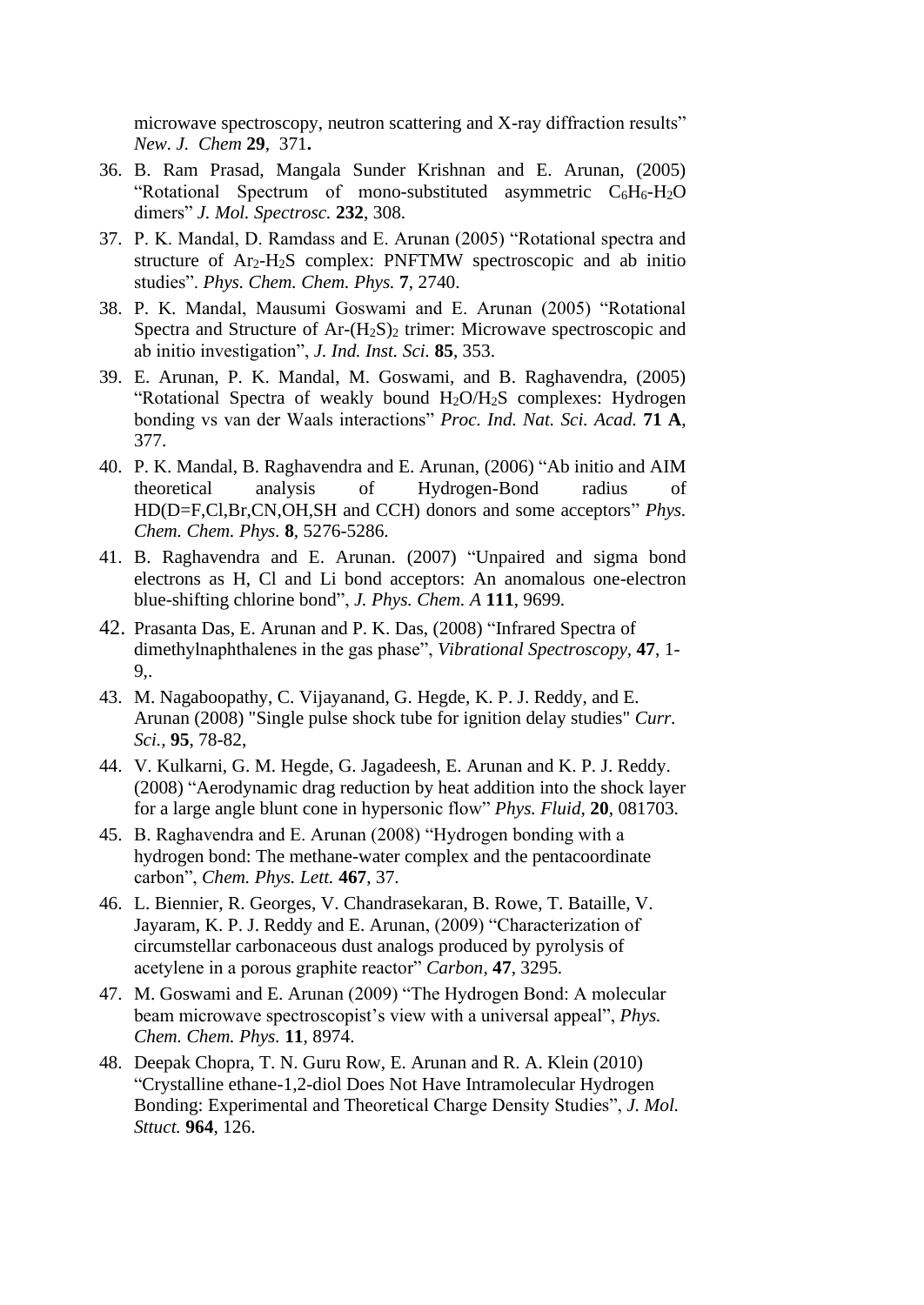- 49. Prasanta Das, S. Manogaran, E. Arunan and P. K. Das (2010) "Infrared Spectra of Dimethylquinolines in the Gas Phase: Experiment and Theory", *J. Phys. Chem. A* **114**, 8351.
- 50. D. Mani, P. Aiswaryalakshmi and E. Arunan (2010) "Measuring rotational constant of a molecule without dipole moment and confirming low frequency vibrations using microwave spectroscopy" *Asian J. Spectrosc.* **Special issue**, 31. *Invited article for an issue honoring Dr. K. P Nair, a microwave spectroscopist from Kerala.*
- 51. M. Goswami and E. Arunan, (2011) "Microwave Spectrum and Structure of C6H5CCH---H2S complex", *J. Mol. Spectrosc.* **268**, 147.
- 52. E. Arunan\* , G. R. Desiraju, R. A. Klein, J. Sadlej, S. Scheiner, I. Alkorta, D. C. Clary, R. H. Crabtree, J. J. Dannenberg, P. Hobza, H. G. Kjaergaard, A. C. Legon, B. Mennucci and D. J. Nesbitt (2011) "Defining the hydrogen bond: An Account" *Pure Appl. Chem.* **83**, 1619.
- 53. E. Arunan\* , G. R. Desiraju, R. A. Klein, J. Sadlej, S. Scheiner, I. Alkorta, D. C. Clary, R. H. Crabtree, J. J. Dannenberg, P. Hobza, H. G. Kjaergaard, A. C. Legon, B. Mennucci and D. J. Nesbitt (2011) "Definition of the hydrogen bond" *Pure Appl. Chem.* **83**, 1637.
- 54. M. Goswami and E. Arunan (2011) "Microwave Spectroscopic and Theoretical Studies on phenylacetylene· H<sub>2</sub>O Complex: CH---O and OH---p Hydrogen Bonds as Equal Partners", *Phys. Chem. Chem. Phys.* **13**,14153.
- 55. V. Chandrasekaran, L. Biennier, E. Arunan, D. Talbi and R. Georges, (2011) "Direct Infrared Absorption Spectroscopy of Benzene Dimer", *J. Phys. Chem. A* **115**, 11263.
- 56. P. Das. E. Arunan, and P. K. Das, (2012) "Infrared Spectra of Dimethylphenanthrenes in the Gas phase", *J. Phys. Chem. A* **116**, 5769.
- 57. D. Mani, V. T. Bhat, K. J. Vinoy and E. Arunan (2012) "Towards the broadband microwave spectrometer", *Ind. J. Phys.* **86**, 225 (*Invited article for an issue honoring Prof. Mihir Chowdhuri)*
- 58. D. Koley, E. Arunan and S. Ramakrishnan, (2012) "Computational investigations on covalent dimerization/oligomerization of polyacenes: Is it relevant to soot formation?" *J. Comput.l Chem.* **33***,* 1762.
- 59. A. Gardez, G. Saidani, L. Biennier, R. Georges, E. Hugo, V. Chandrasekaran, V. Roussel, B. Rowe, K. P. J. Reddy, and E. Arunan, (2012) "High-temperature kinetics of the reactions between CN and hydrocarbons using a novel high enthalpy flow tube" *Int. J. Chem. Kinetics* **44**, 753.
- 60. D. Mani and E. Arunan, (2013) "Microwave Spectroscopic and Atoms in Molecules Theoretical Investigations on the Ar⋅⋅⋅Propargyl Alcohol Complex: Ar⋅⋅⋅H - O, Ar⋅⋅⋅π, and Ar⋅⋅⋅C Interactions" *ChemPhysChem* **14**, 754.
- 61. R. Parajuli and E. Arunan, (2013) "Comprehensive Investigations on DNa⋅⋅⋅A (D=H/F) Complexes Show Why 'Sodium Bonding' is not Commonly Observed" *Chem. Phys. Lett.* **568-569**, 63.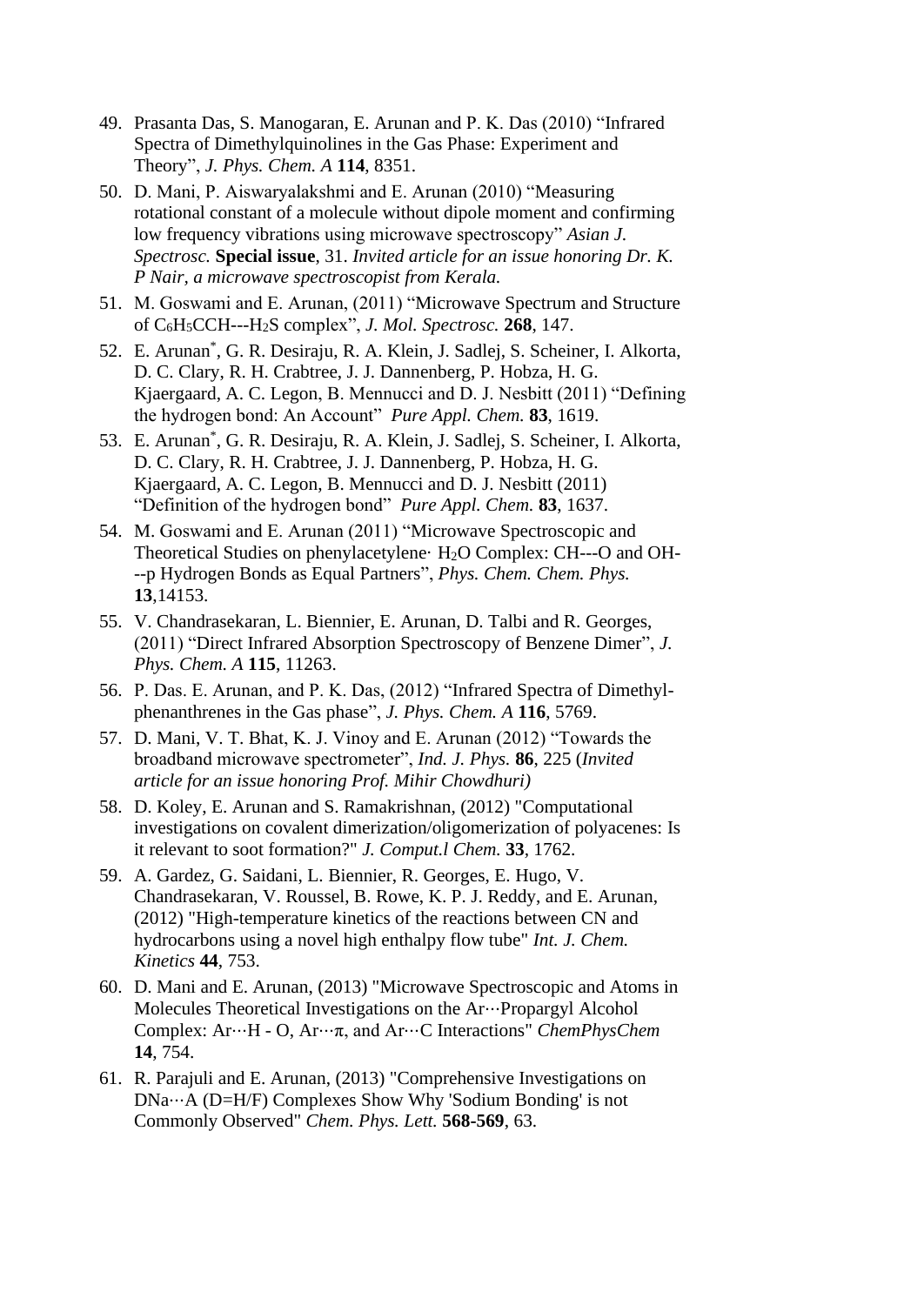- 62. N. K. Reddy, V. Jayaram, E. Arunan, Y. B. Kwon, W. J. Moon, and K. P. J. Reddy (2013) "Investigations on high enthalpy shock wave exposed graphitic carbon nanoparticles" *Diamond and Related Materials,* **35**, 53.
- 63. P. Aiswaryalakshmi, Devendra Mani, and E. Arunan (2013) "Fe as hydrogen/halogen bond acceptor in square pyramidal Fe(CO)<sub>5</sub>" *Inorg. Chem.,* **52**, 9153.
- 64. D. Mani and E. Arunan, (2013) "The X-C---Y (X = O/F, Y = O, S, F, Cl, Br, N, P,) Carbon bond and hydrophobic interactions" *Phys. Chem. Chem. Phys.* **15**, 14377.
- 65. S. K. Reshmi, K. P. Vijayalakshmi, D. Thomas, E. Arunan and C. P. R. Nair (2013) "Glycidyl azide polymer crosslinked through triazoles by click chemistry: curing, mechanical and thermal properties." *Propellants, Explosives, Pyrotechniques* **38**, 525.
- 66. M. Goswami, J. L. Neill, M. Muckle, B. H. Pate, and E. Arunan (2013) "Microwave, infrared-microwave double resonance, and theoretical studies of C2H4⋅⋅⋅H2S complex" *J. Chem. Phys.* **139**, 104303.
- 67. A. Shahi and E. Arunan, (2014) "Hydrogen bonding, halogen bonding and lithium bonding: An atoms in molecule and natural bond orbital perspective towards conservation of total bond order, inter- and intramolecular bonding" *Phys. Chem. Chem. Phys.* **16**, 22935-22952. (Perspective article featured in back-cover and highlighted).
- 68. N. Sharath, K. P. J. Reddy and E. Arunan (2014) "Thermal Decomposition of Propargyl Alcohol: Single Pulse Shock Tube Experimental and ab initio Theoretical Study" *J. Phys. Chem. A.* **118**, 5927-5938.
- 69. S. Reshmi, C. P. Reghunadhan Nair, E. Arunan (2014) "Azide and Alkyne Terminated Polybutadiene Binders: Synthesis, Crosslinking and Propellant Studies" *J. Ind. Eng. Chem.* **53**, 16612-16620.
- 70. D. Mani and E. Arunan (2014) "Rotational Spectra of Propargyl Alcohol Dimer: A Dimer Bound with Three Different Types of Hydrogen Bonds" *J. Chem. Phys.* **141**, 164311.
- 71. D. Mani and E. Arunan (2014) "The X-C $\cdots$ π (X=F, Cl, Br, CN) Carbon Bond" *J. Phys. Chem. A* **118**, 10081-10089.
- 72. D. Mani and E. Arunan (2015) "Dynamics of a chemical bond: inter and intra-molecular hydrogen bonding" *Faraday Discussions* **177**, 51-64.
- 73. Govinda P. Khanal, R. Parajuli, E. Arunan, Shinichi Yamabe, Kenzo Hiraoka, Eiko Torikai (2015) "Study of structures, energies and vibrational frequencies of  $(O2)^{n+}$  (n=2-5) clusters by GGA and meta-GGA density functional methods" *Comp. Theor. Chem.***1056**, 24-36.
- 74. Lakshmipriya Anamalagundam , Sachin Rama Chaudhari , Abhishek Shahi , E Arunan and Suryaprakash Nagaraja Rao (2015) "Three Centered Hydrogen Bond of the type  $C = O \cdots H(N) \cdots X - C$  in diphenyloxalmide derivatives involving halogens and a rotating CF3 group: NMR, QTAIM, NCI and NBO Studies" *Phys. Chem. Chem. Phys.* **17**, 7528-7536.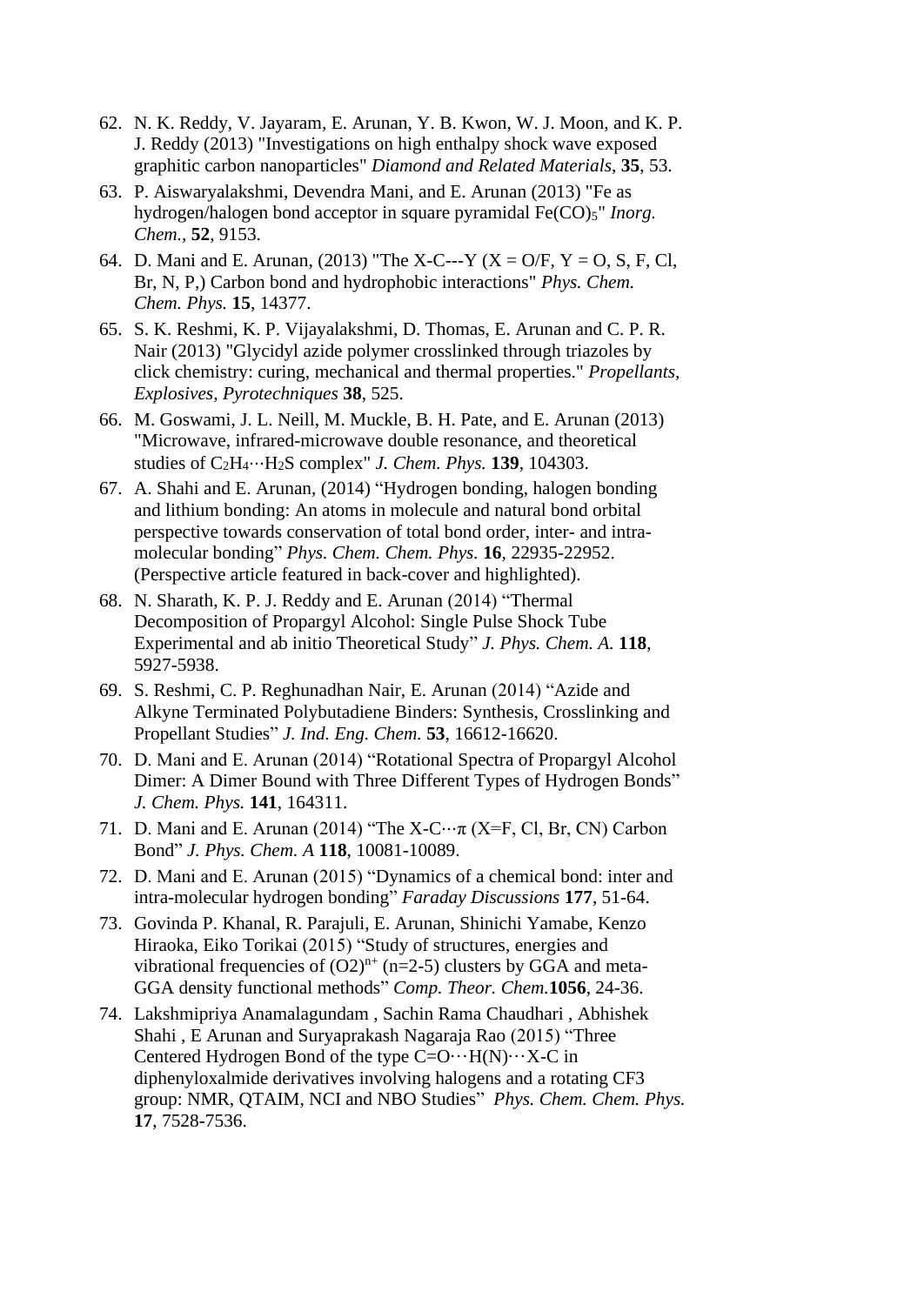- 75. N. Sharath, P. K. Bharai, K. P. J. Reddy and E. Arunan (2015) "Ignition delay of 3-carene: Single Pulse Shock Tube Study", *Curr. Sci.* **108**, 2083- 2087.
- 76. R. Parajuli and E. Arunan (2015) "X-H…C hydrogen bonds in n-alkane-HX ( $X = F$ , OH) complexes are stronger than C-H $\cdots$ X hydrogen bonds" *J. Chem. Sci.* **127**, 1035-1045.
- 77. S. K. Pandey, Prasanta Das, P. K. Das, E. Arunan\* and S. Manogaran\* (2015) "Intramolecular Hydrogen Bond: Can it be Part of the Basis Set of Valence Internal Coordinates in Normal Mode Analysis?" *J. Chem. Sci.* **127**, 1127-1134.
- 78. Prasanta Das, P. K. Das and E. Arunan (2015) "Conformational Stability and Intramolecular Hydrogen Bonding in 1,2-Ethanediol and 1,4- Butanediol" *J. Phys. Chem. A* **119**, 3710-3720.
- 79. Abhishek Shahi and E. Arunan (2015) "Microwave Spectrum of Hexafluoro-isopropanol and Torsional Behavior of Molecules with a CF<sub>3</sub>-C-CF<sup>3</sup> Group" *J. Phys. Chem. A* **119**, 5650-5657.
- 80. S. Reshmi, K. P. Vijayalakshmi, R. Sadhana, B. K. George, E. Arunan, C. P. Reghunadhan Nair (2015) "Inter molecular azide-diisocyanate coupling: new insights for energetic solid propellants" *RSC Advances* **5***,*  50478-50482.
- 81. Abhishek Shahi and E. Arunan (2015) "Microwave Spectroscopic and Theoretical Investigations of the Strongly Hydrogen Bonded Hexafluoroisopropanol-Water Complex" *Phys. Chem. Chem. Phys.* **17**, 24774-24782.
- 82. N. Sharath, H. K. Chakravarty, K. P. J. Reddy, P. K. Bharai and E.Arunan (2015) "Pyrolysis of 3-carene: Experiment, theory and modeling" *J. Chem. Sci.* **127**, 2119-2135.
- 83. David Cappelletti, Alessio Bartocci, Federica Frati, Luiz Rocaratti, Leonardo Belpassi, Francesco Tarantelli, P Aiswaryalakshmi, E Arunan and Fernando Pirani (2015) "H<sub>2</sub>O-CH<sub>4</sub> and H<sub>2</sub>S-CH<sub>4</sub> complexes: A direct comparison between molecular beam experiments and ab initio calculations" *Phys. Chem.Chem. Phys.* **17***,* 30613-30623.
- 84. M. Kiran Singh, B. Rajakumar and E. Arunan (2016) "Measuring temperature of the reflected shock wave using a standard chemical reaction" *J. Ind. Inst. Sci.* **96**, 53-62.
- 85. A. Shahi and E. Arunan, (2016) "Why are hydrogen bonds directional" *J. Chem. Sci.* 128, 1571-1577.
- 86. E. E. Etim and E. Arunan (2016) "Interstellar Isomeric Species: Energy Stability and Abundance Principle" *Eur. Phys. J. Plus*, **131**, 448 (10 pages).
- 87. E. E. Etim, P. Gorai, A. Das, S. K. Chakrabarti, and E. Arunan (2016) "Systematic Theoretical Study on the Interstellar Carbon Chain Molecules" *Astrophys. J.* **832**, 144 (14 pages).
- 88. L. Biennier, V. Jayaram, N. Suas-David, R. Georges, M. Kiran Singh, E. Arunan, S. Kassi, E. Dartois and K.P.J. Reddy (2017) "Shock wave processing of C<sup>60</sup> in hydrogen" *Astronomy and Astrophysics*. **599**, A42 (14 pages).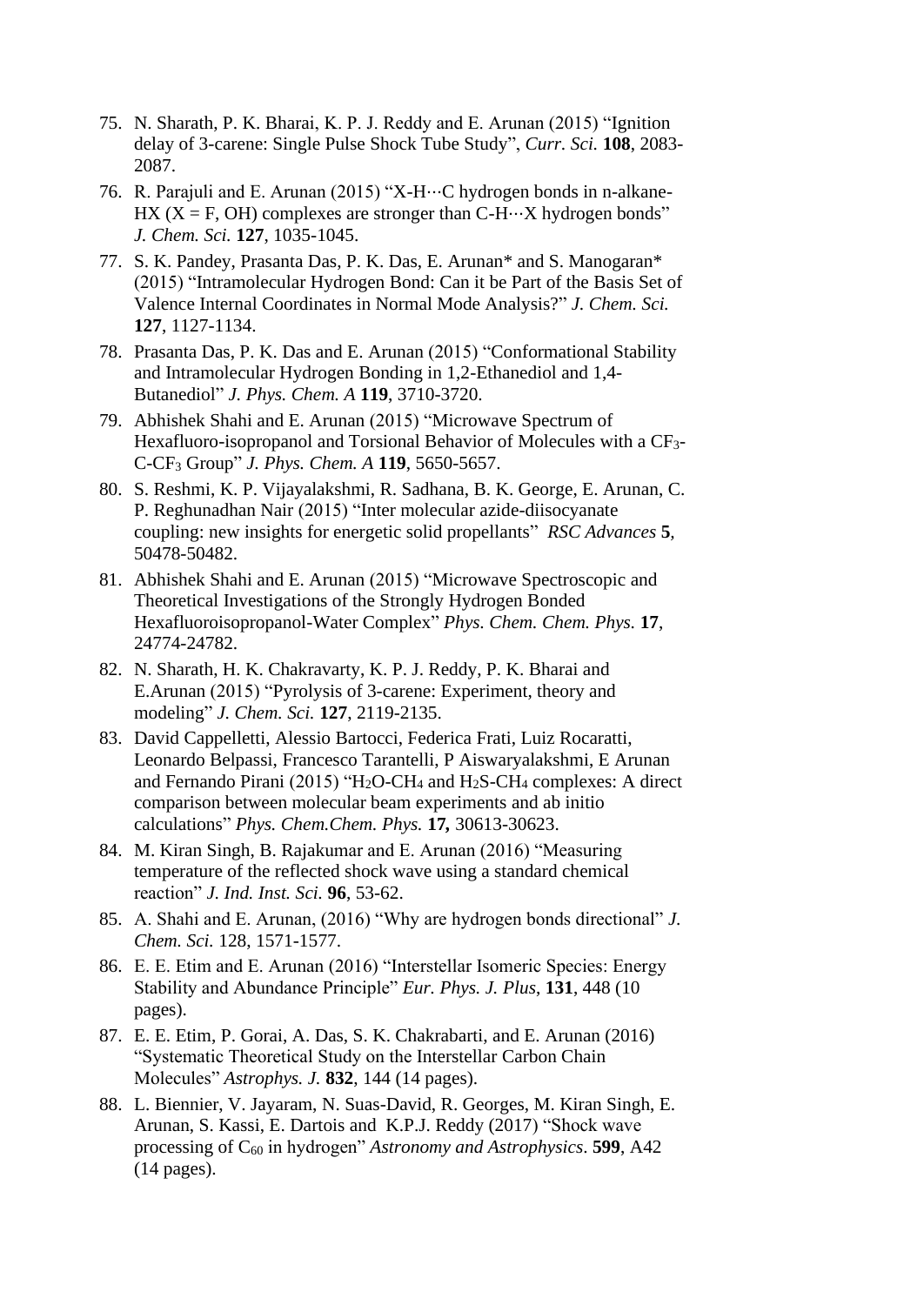- 89. E. E. Etim and E. Arunan (2017) "Partition function and astronomical observation of interstellar isomers: Is there a link?" *Adv. Space Res.* **59**, 1161-1171.
- 90. E. E. Etim and E. Arunan (2017) "Accurate rotational constants for linear interstellar carbon chains: Achieving experimental accuracy" *Astrophys. Space Sci*. **362**: 4 (25 pages).
- 91. E. E. Etim, P. Gorai, A. Das and E. Arunan (2017) "C<sub>5</sub>H<sub>9</sub>N isomers: Pointers to possible branched chain interstellar molecules" *Eur. Phys. J. D* **71**: 86 (10 pages)
- 92. E. E. Etim, P. Gorai, A. Das and E. Arunan (2017) "Interstellar Protonated Molecular Species" *Adv. Space Res.* https://doi.org/10.1016/j.asr.2017.04.003
- 93. E. E. Etim, P. Gorai, A. Das and E. Arunan (2018) "Theoretical investigation of interstellar C-C-O and C-O-C bonding backbone molecules" *Astrophysics and. Space Science 363, 6 (2018) Online access: DOI: 10.1007/s10509-017-3226-5.*
- 94. P. M. Singh, H. K. Chakravarty, S. K. Jain, A. Pathak, M. K. Singh and E. Arunan (2018) "Theoretical investigation of reaction kinetics and thermodynamics of the keto-enol tautomerism of 1, 3, 5-triazin-2, 4(1H, 3H)-dione and its substituted systems utilizing density functional theory and transition state theory methods" *Computational and Theoretical Chemistry* **1141**, 15-40.
- 95. E. E. Etim, P. Gorai, A. Das, S. K. Chakrabarti, and E. Arunan (2018) "Interstellar Hydrogen Bonding" *Adv. Space Res 61, 2870-2880*.
- 96. A. Das, P. K. Mandal, F. J. Lovas, C. Medcraft, N. R. Walker and E. Arunan (2018) "The H2S Dimer is Hydrogen Bonded: Direct Confirmation from Microwave Spectroscopy" *Angew. Chem. Int. Ed. Engl.* **57**, 15199.
- 97. S. P. Gnanasekar and E. Arunan (2019) "Inter/intramolecular Bonds in TH5+  $(T = C/Si/Ge)$ : H2 as Tetrel Bond Acceptor and the Uniqueness of Carbon Bonds" (Chosen as a cover article) *J. Phys. Chem. A*, **123**, 1168- 1176.
- 98. S. P. Gnanasekar and E. Arunan (2019) "Reply to Comments on 'Inter/Intramolecular Bonds in TH5+ (T = C/Si/Ge): H2 as Tetrel Bond Acceptor and the Uniqueness of Carbon Bonds" *J. Phys. Chem. A*, **123**, 9244-9245.
- 99. Anthony C. Legon, David G. Lister, John H. Holloway, Devendra Mani and Elangannan Arunan (2019) "Isolation of a Halogen-Bonded Complex Formed between Methane and Chlorine Monofluoride and Characterisation by Rotational Spectroscopy and Ab Initio Calculations" *Molecules* 24(23), 4257 (14 pages).
- 100.A. Das and E. Arunan, (2019) "Chemical bonding in Period 2 homonuclear diatomic molecules: a comprehensive relook", *J Chem Sci* 131, 120.
- 101.E. Arunan (2020) "One Hundred Years After the Latimer and Rodebush Paper, Hydrogen Bonding Remains an Elephant!" *J. Ind. Inst. Sci.* 100, 249-255.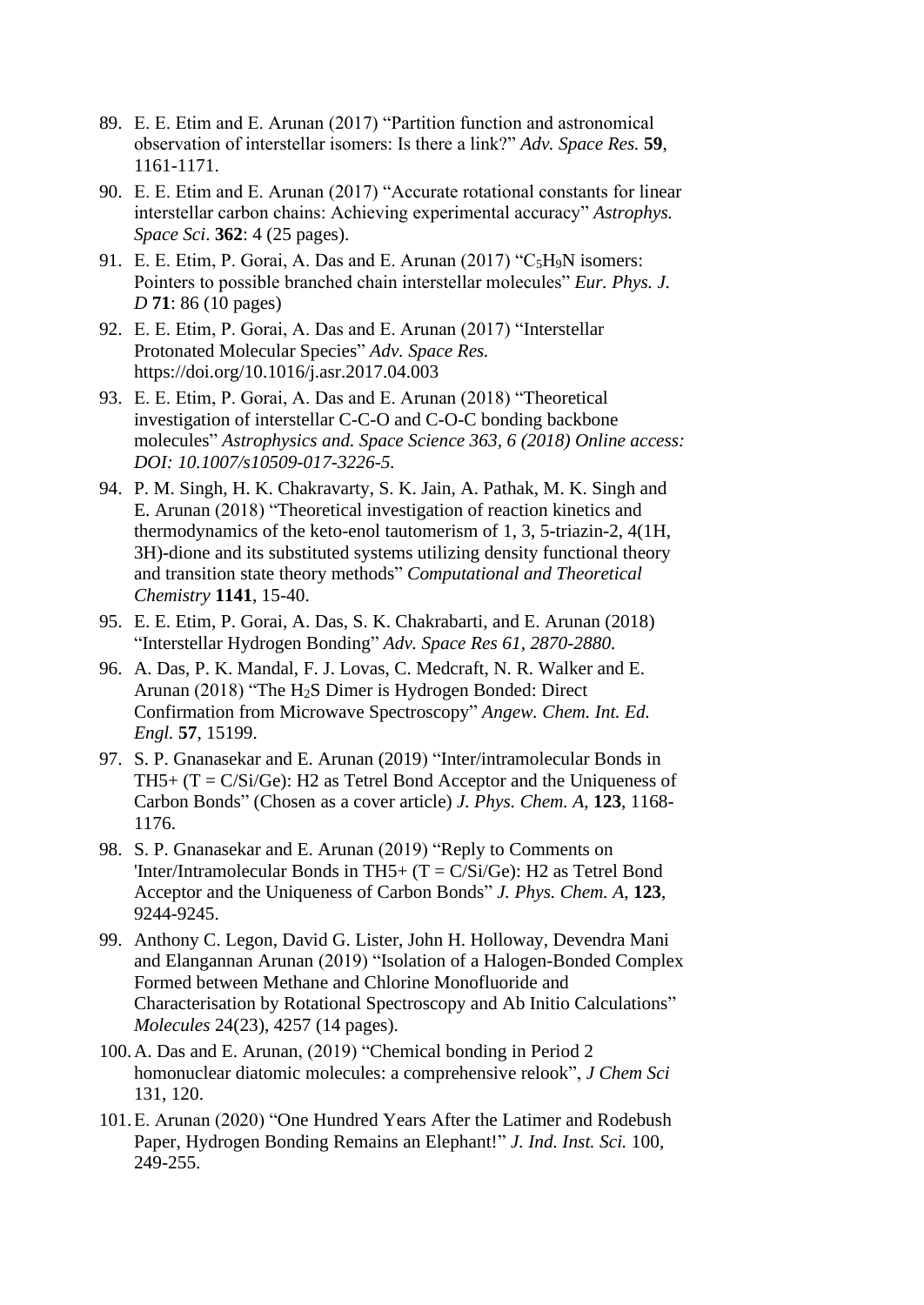- 102.S. P. Gnanasekar and E. Arunan (2020) "A Detailed Classification of three-centre-two-electron Bonds", *Australian Journal of Chemistry*, 73(8) 766-774.
- 103.P. Halder, M.S. Krishnan and E. Arunan (2020) "Coriolis Interactions in benzene-water and related molecular complexes" *J. Mol. Spectrosc.* 370, 111277.
- 104.S. Awasthi, S.K. Pandey, E. Arunan and C. Srivastava (2020) "A review on hydroxyapatite coatings for the biomedical applications: experimental and theoretical perspectives" *J Mater Chem B*, DOI: /10.1039/D0TB02407D

## **Publications in the proceedings of International Symposium on Shockwaves**

- 105.B. Rajakumar, E. Arunan and K. P. J. Reddy "Single pulse shock-tube studies on 1,2-dichloroethane pyrolysis", *Proceedings from the 23rd International Symposium on Shockwaves*, Texas USA (2001).
- 106.B. Rajakumar, K. P. J. Reddy and E. Arunan (2004) "Thermal decomposition of haloethanols: Single pulse shock tube and ab initio studies", *Proceedings from the 24th International Symposium on Shockwaves; Paper 1261*, Ed. J. Ziang, Beijing. China
- 107.G. Hegde, Amit Pathak, G. Jagadessh, C. Oommen, E. Arunan and K. P. J. Reddy. (2007). "Spectroscopic and chemical kinetics studies of microexplosion" *Proceedings of the 26th International Symposium on Shockwaves,* Ed.: K.

Hannerman, Gottingen, Germany.

- 108.M. Nagaboopathy, G. Hegde, K. P. J. Reddy, V. Chandrasekhar, D. S. S. Hembram, D. Bilehal and E. Arunan (2007) Ignition delay studies on hydrocarbon fuels with and without additives.. *Proceedings of the 26th International Symposium on Shockwaves,* Ed.: K. Hannerman, Gottingen*.* Germany
- 109.H. K. Chakravarhy, K. P. J. Reddy and E. Arunan, (2009) "Thermal decomposition of 2-chloroethanol: Single pulse shock tube and ab initio studies" *Proceedings of the 27th International Symposium on Shockwaves,* Ed.: I. Krassovskaya.St. Petersberg, Russia
- 110.H. K. Chakravarty, K. P. J. Reddy and E. Arunan (2011) "Thermal decomposition of 2-bromoethanol: Single pulse shock tube experiments, modeling, DFT and TST calculations" *Proceedings of the 28th International Symposium on Shockwaves Paper no 2487.* Ed. K. Kontis, Manchester. UK
- 111.N. Sharath, K. P. J. Reddy and E. Arunan, (2011) "Oxidation of 3-carene at high temperatures" *Proceedings of the 28th International Symposium on Shockwaves Paper no 2623.* Ed. K. Kontis, Manchester. UK
- 112.E. Arunan (2011) Plenary Lecture "Getting fundamental molecular properties from shock tubes" *Proceedings of the 27th International Symposium on ShockwavesPaper no 3002* Ed. K. Kontis, Manchester, UK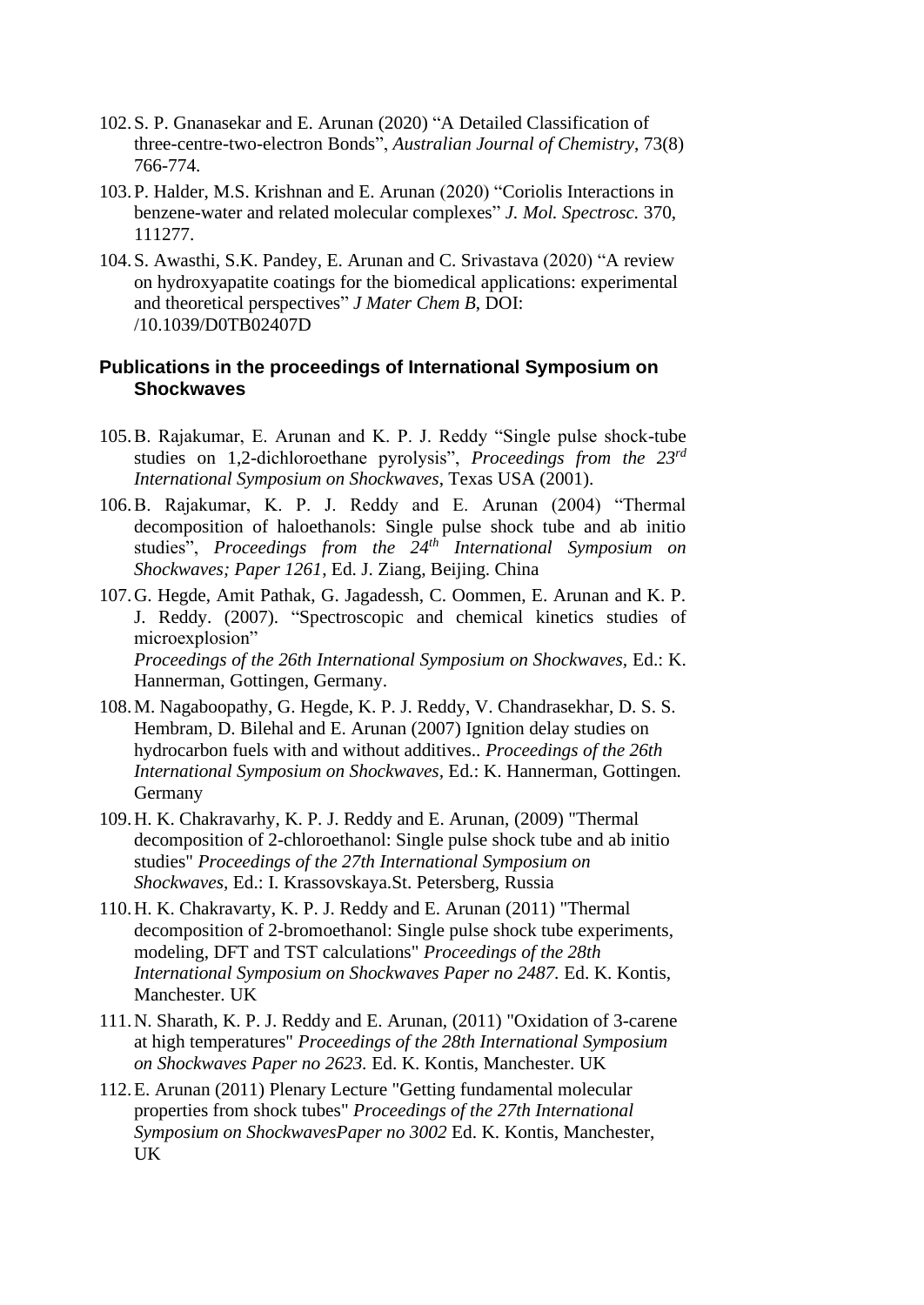- 113.N. Sharath, K. P. J. Reddy and E. Arunan, (2013) "Thermal decomposition of 3-carene" *Proceedings of the 29th International Symposium on Shockwaves Paper no 0246-000189.* Ed. R. Bonazza, Madison, Wisconsin, USA.
- 114.N. Sharath, K. P. J. Reddy and E. Arunan, (2013) "Experimental investigations on propargyl alcohol decomposition" *Proceedings of the 29th International Symposium on Shockwaves Paper no 0246-000190.* Ed. R. Bonazza, Madison, Wisconsin, USA.
- 115.M. Kiran Singh, K. P. J. Reddy and E. Arunan (2013) "Shock tube studies on thermal decomposition of 2-chloroethylbenzene" *Proceedings of the 29th International Symposium on Shockwaves Paper no.0246-000205* Ed. R. Bonazza
- 116.M. Kiran Singh, K. P. J. Reddy and E. Arunan (2015) "Shock tube experimental and theoretical study on the thermal decomposition of 2- Phenylethanol" Paper No 333 presented at the *30th International Symposium on Shockwaves* , Tel Aviv.
- 117.Kunal Dhoke, K. P. J. Reddy and E. Arunan (2015) "Shock tube ignition delay studies on dicyclopentadiene" Paper No 535 presented at the *30th International Symposium on Shockwaves* , Tel Aviv.
- 118.N. Sharath, K. P. J. Reddy, P. K. Bharai and E. Arunan (2015) "3-carene oxidation mechanism" Paper No 525 presented at the *30th International Symposium on Shockwaves* , Tel Aviv.

# **Publications in current science that include reviews, research news and opinions.**

- 119.E. Arunan (1999) "Research News: Hydrogen bonding: A fascination forever!", *Curr. Sci.* **77**, 1233
- 120.E. Arunan (2000) "Review of Chemistry of the Atmosphere by P. S. Sindhu" *Curr. Sci.* **78**, 202
- 121.E. Arunan (2000) "Herbert Sander Gutowsky: An obituary" *Curr. Sci.* **78**, 749.
- 122.E. Arunan (2000) "Review of Introduction to Atmospheric Chemistry by D. J. Jacob" *Curr. Sci.* **79**, 1392.
- 123.E. Arunan (2007) "Meeting Report: Hydrogen bonding and other molecular interactions" *Curr. Sci.* **92**, 17.
- 124.E. Arunan (2010) "Opinion: Scientometrics, Wisden, Science, Cricket and Leadership in India, *Curr. Sci.* **98**, 993.
- 125.E. Arunan (2010) "Research News: Defining hydrogen bond through IUPAC" *Curr. Sci.* **99**, 1493.
- 126.E. Arunan (2011) "Opinion: Indian Science: Catch up with India, then worry about China" *Curr. Sci.* **100**, 21.
- 127.E. Arunan (2011) "Meeting report: Molecular interactions" *Curr. Sci.* **100**, 284.
- 128.E. Arunan (2011) "Review of the Annual Reviews of Physical Chemistry" *Curr. Sci.* **102**, 501.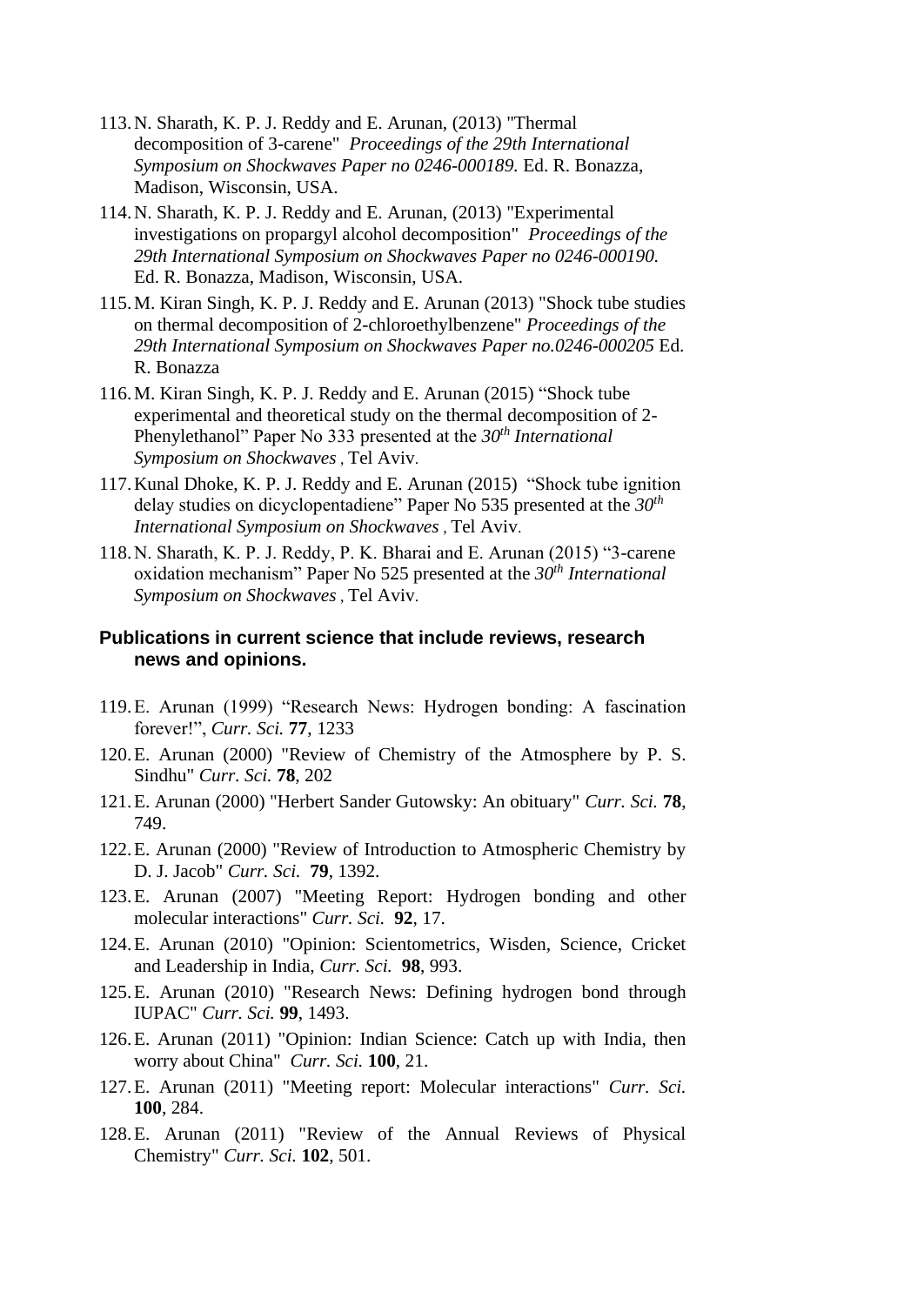- 129.E. Arunan (2013) "Opinion: Is Indian science too theoretical?" *Curr. Sci.* **105**, 15.
- 130.E. Arunan (2013) "Research news: Hydrogen bond seen, halogen bond defined and carbon bond proposed: Intermolecular bonding, a field that is maturing" *Curr. Sci.* **105**, 895.
- 131.E. Arunan (2014) "The myth of falling standards: A life-long counter experience" **107**, 555-556.
- 132.E. Arunan (2015) "What can scientists, science administrators do for 'Make in India'" **109**, 1519-1520.
- 133.E. Arunan (2017) "Borders in Science and Nation are artificial: Should we have borders within India?" **112**, 435-436.
- 134.E. Arunan (2018) "Is Indian Science Ready to Tackle Conflict of Interest" **114**, 1385-1386.
- 135.E. Arunan (2019) "Foreword: Special Section on the International Year of Periodic Table", **117**, 1962.

## **Publications in Resonance: Journal of Education.**

- 136.E. Arunan (2002) "Autocatalysis: Response to a question" July issue. page 76.
- 137.E. Arunan (2009) "Molecule Matters: van der Waals molecules 1. History and some perspectives" April issue page 349.
- 138.E. Arunan (2009) "Molecule Matters: van der Waals molecules 2. Noble gas clusters are London molecules" December issue, page 1210.
- 139.E. Arunan (2010) "van der Waals" July issue, page 584.
- 140.E. Arunan (2010) "Molecule Matters: van der Waals molecules 3. Rg--- HF complexes are Debye molecules" July issue page 667.
- 141.E. Arunan (2010) "Peter Debye" December issue, page 1056.
- 142.C. Williams, R. N. Zare\* and E. Arunan\* (2014) "Do identical polar molecules form stacked or linear dimers" **19**, 704-712.

#### **Other articles**

- 143.E. Arunan, R. Brakaspathy, G. R. Desiraju and S. Sivaram, (2013) "Chemistry in India: Unlocking the potential" *Angew. Chem. Int. Ed. Engl.* **52**, 114.
- 144.Mangala Sunder Krishnan, R. Brakaspathy and E. Arunan (2016) "Chemical Education in India: Challenges and Opportunities" *J. Chem. Edn.* **93,** 1731-1736.
- 145.E. Arunan, E. D. Jemmis, and V. Subramanian (2016) "Editorial: 100 Years of Lewis Chemical Bond" *J. Chem. Sci.* **128**, 1517-1518.
- 146.E. Arunan (2020) "Volume 100 of the Journal of the Indian Institute of Science and 100 Years of the Latimer and Rodebush Paper on Hydrogen Bonding" *J. Ind. Inst. Sci.* 100, 3-4.